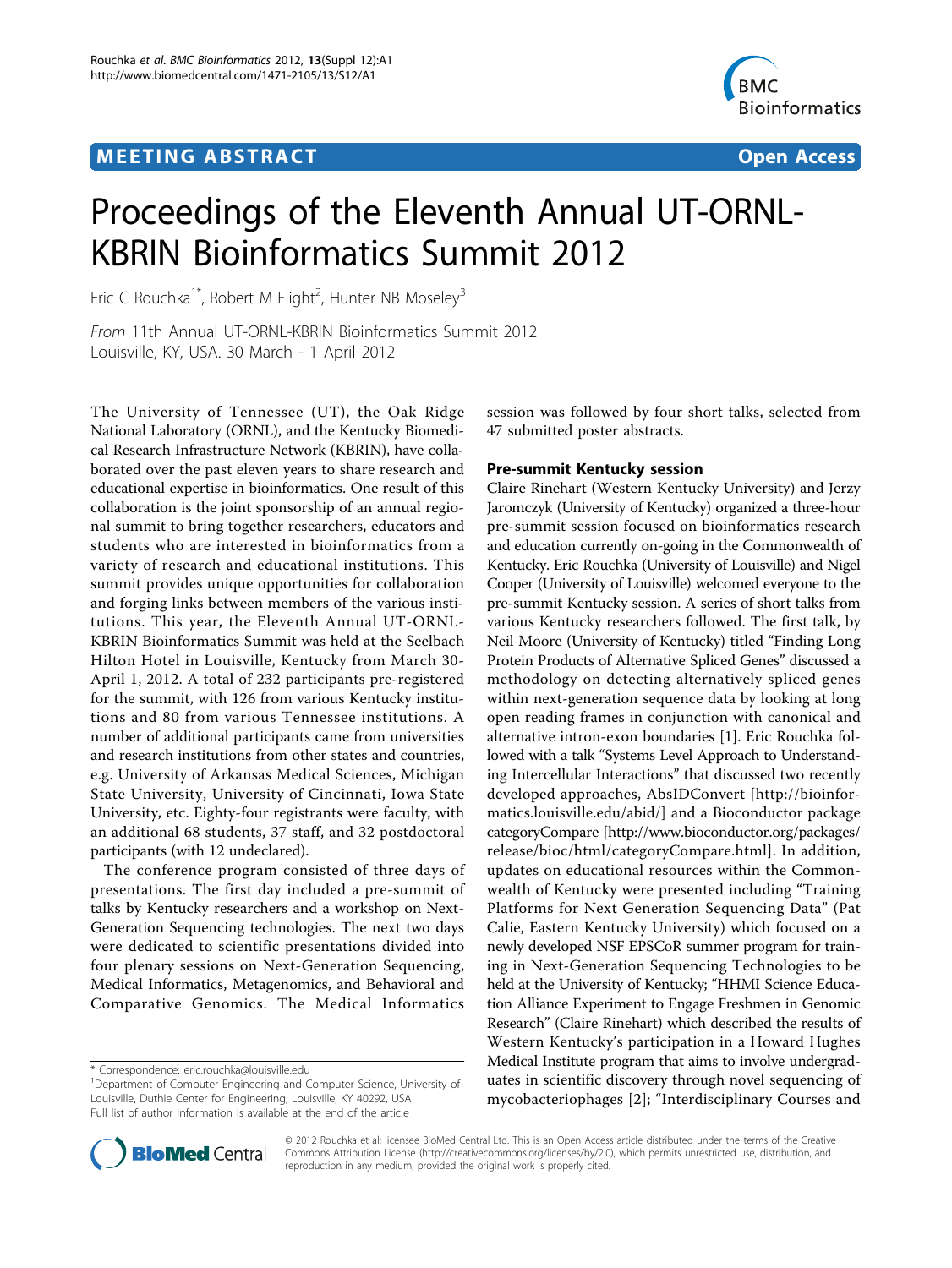Courses for Interdisciplinary Students at UK" (Jerzy Jaromczyk), and "Development of a Ph.D. in Interdisciplinary Studies: Concentration in Bioinformatics" (Eric Rouchka) which highlighted the newly established bioinformatics Ph.D. program at the University of Louisville [[http://bioinformatics.louisville.edu/phd/\]](http://bioinformatics.louisville.edu/phd/), the first program of its kind in the Commonwealth of Kentucky.

### Friday workshops

Matt Osentoski and Matt Dyer of Life Technologies (Carlsbad, CA;<http://www.lifetechnologies.com>) opened the Bioinformatics Summit with workshops discussing the next generation sequencing platforms and bioinformatics aspects offered by Life Technologies. A specific focus was placed on the Ion Torrent<sup>TM</sup> sequencers that use a semiconductor platform to detect the current nucleotide incorporation by measuring the change in pH that results [[3\]](#page-3-0). These include the Ion Personal Genome Machine<sup>TM</sup>  $(PGM<sup>TM</sup>)$  which can use one of three chips, depending upon the desired coverage: The Ion  $314^{TM}$  Chip (1 million wells, 10Mb output), Ion  $316^{TM}$  Chip (6 million wells, 100Mb output), and  $318^{TM}$  Chip (11 million wells, 1Gb output). The  $PGM^{TM}$  is best suited to small genomes and targeted gene sets based on the overall coverage. Newer technology to be released in 2012 includes the Ion Pro- $\text{tan}^{\text{TM}}$ , which aims to get closer to the possibility of the \$1,000 genome. The unreleased Proton  $I^{\overline{TM}}$  Chip will contain 165 million wells and the Proton  $II<sup>TM</sup>$  Chip will contain 660 million wells, which will allow for a genome the size of the human genome to be sequenced on a single chip. Matt Osentoski discussed the types of applications suitable to each platform as well as a detailed description of the first three steps of the Ion  $PGM^{TM}$  Sequencer Workflow: 1) library construction; 2) template preparation; and 3) sequencing. As a demonstration of the fast turnaround time, he discussed the use of the Ion  $\mathbb{P} \mathbb{G} \mathbb{M}^{\mathbb{T} \mathbb{M}}$  in whole genome sequencing and characterization of an outbreak of E. coli O104:H4 strain in Germany associated with haemolytic uremic syndrome [[4\]](#page-3-0). Matt Dyer focused on the fourth step (data analysis) of the workflow. This discussion was particularly aimed towards use of the Ion Torrent<sup>TM</sup> Community, a social networking website consisting of over 7,000 registered users created for the purpose of aiding each other in technical sequencing issues as well as serving as a dissemination point for bioinformatics software developed specifically for the analysis of sequencing data generated by the Ion  $\operatorname{Torrent}^{\operatorname{TM}}$  platforms.

Jon Armstrong of Cofactor Genomics (St. Louis, MO; <http://www.cofactorgenomics.com>) followed with a discussion titled "Strategies for De Novo Assembly of Genomes and Transcriptomes Using Combined Illumina and Roche 454 Sequencing Data." This presentation discussed the use of multiple sequencing approaches for genome and transcriptome construction by combining the benefit of sequencing depth provided by Illumina with the sequencing length obtained from Roche 454 sequencing. In addition to the benefits in assembly provided by this data, Jon discussed many of the pitfalls faced using a variety of assemblers, arising out of the difference in read coverage for these approaches.

## Session I: Next generation sequencing

Chris Ponting (University of Oxford) began the formal program with a talk titled "How Much DNA/RNA is Lineage-Specific, Noncoding and Functional?" In this presentation, Dr. Ponting discussed the fact that the majority of a genome is transcribed at one point or another [[5\]](#page-3-0), including long intergenic non-coding RNA (lincRNA) [\[6](#page-3-0)]. His group has shown that a large portion of the human genome (10%-15%) is likely to be functional [[7](#page-3-0)] due to functional non-coding RNAs. These non-coding RNAs are shown to evolve at faster rates than coding RNAs [[8\]](#page-3-0) with lineage-specific gain or loss of function, as illustrated in the case of the zebra finch songbird [[9\]](#page-3-0). Dr. Ponting discussed the extent to which lincRNA loci are retained or lost across multiple evolutionary lineages using a neutral insertion/deletion model and RNASeq data to identify functional sequence that is not conserved [\[6](#page-3-0)]. The results of his work in lineage specific models indicate that DNA and RNA sequence gains and/or loses function in a transient manner, with a halflife of 20 million years [[10\]](#page-3-0).

The second talk of the session, "Comparative RNA Sequencing Across Archaea Reveals a Constellation of New Small RNAs", was presented on Saturday morning by Todd Lowe (University of California at Santa Cruz). This presentation focused on the use of comparative genomics and high-throughput RNA sequencing within the hyperthermophilic genus Pyrobaculum for detecting functional non-coding RNAs [[11\]](#page-3-0). One of the main results of this work show that ncRNA gene families have a greater variation in sequence features than previously observed, causing computational methodologies to fail in detecting additional family members [\[12,13](#page-3-0)]. A second conclusion is that there are a large number of small RNA transcripts overlapping the 5' and 3' ends of genes which may play significant roles in regulation. A specific example with the transcription initiation factor B (TFB) in Pyrobaculum [[14](#page-3-0)] was presented in detail, along with a discussion of the Archaeal Genome Browser [[15,16\]](#page-3-0).

### Session II: Medical informatics

Paul Harris (Vanderbilt University) led off the Medical Informatics session with a presentation on the Research Electronic Data Capture (REDCap) system developed at Vanderbilt University for providing an infrastructure support for translational research [[17\]](#page-3-0). REDCap has over 350 active institutional partners around the globe, and has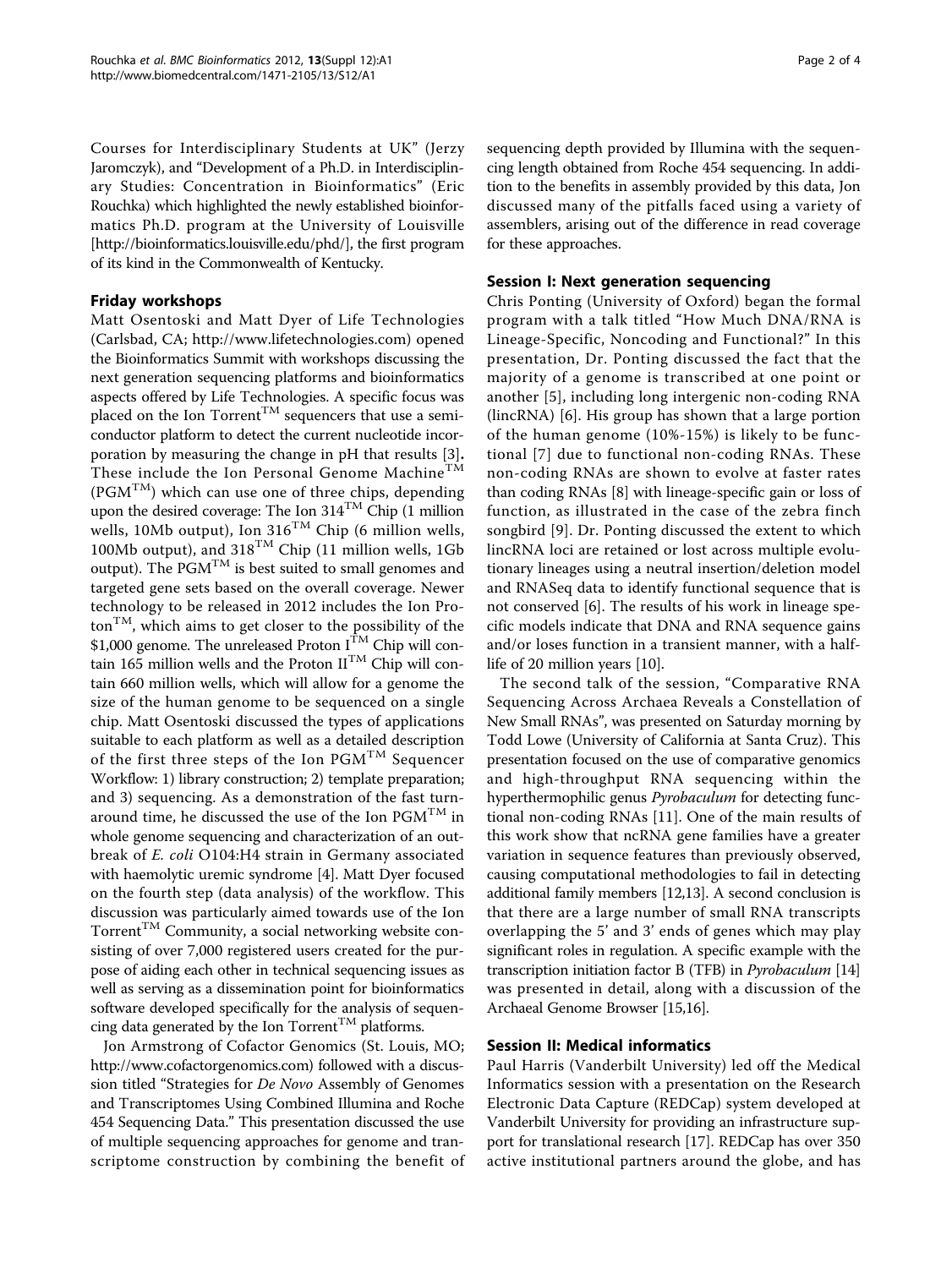been employed in over 33,000 projects. The platform has evolved into a community-based system that provides end users with a secure web application to support data capture for research studies. Dr. Harris provided a brief introduction into the use of REDCap. He illustrated the power REDCap has to facilitate both basic and clinical research, particularly in locations where clinical and translational research is beginning to emerge, such as Clinical and Translational Science Awards (CTSA).

Dr. Todd Johnson (University of Kentucky) followed with a presentation "Biomedical Informatics for Clinical and Translational Science at the University of Kentucky." In this presentation, Dr. Johnson gave an excellent overview of the history of biomedical informatics [[18](#page-3-0)], explaining that the deluge of high dimensional "big data" has made the use of bioinformatics and biomedical informatics a necessity for data interpretation [\[19](#page-3-0)]. Dr. Johnson also discussed many of the projects on-going in the newly formed Division of Biomedical Informatics at the University of Kentucky, including a project to automatically code key cancer concepts from electronic pathology reports, and a project to help predict and reduce the number of readmissions to acute care hospitals.

#### Session III: Metagenomics

Janet Jansson (Lawrence Berkeley National Laboratory) led the Metagenomics session with a plenary talk titled "Illumination of Soil Microbial Community Functions using Metagenomics." In this presentation, Dr. Jansson focused on two current soil metagenomics projects. In the first portion of her talk, Dr. Jansson focused on the results of their study on an Alaskan permafrost microbial community [[20](#page-3-0)]. The results of next-generation sequencing analysis on intact core samples using 16S sequencing for identification of microbes and construction of a 1.9 Gb methanogenome using Illumina sequencing revealed a rapid shift in microbial and functional gene abundances in the transition from frozen to thawed states. Many of these genes appear to be involved in carbon and nitrogen cycling, suggesting the role that rising temperatures have on the release and processing of methane trapped in permafrost and subsequently consumed by methanotrophic bacteria. After a one week period, the metagenomes appear to stabilize comparatively to one another. The second portion of her talk focused on a pilot project for JGI's Soil Metagenome Initiative [[21\]](#page-3-0) for the Great Prairie Metagenome. This project is the largest environmental metagenomics project to date, producing nearly two terabases of data for studying the impact of cultivation on metagenomes within the Great Prairie.

## Session IV: Behavioral and comparative genomics

Hans Hofmann began the Sunday session with a plenary talk titled "Gene Modules, Neural Circuits and Social Networks: Integrating Complex Data Across Levels of Organization and Over Evolutionary Time." In this entertaining presentation, Dr. Hofmann presented an integrated approach to understanding the evolution of social behavior in terms of challenges and opportunities an organism faces using combinations of observed behavior, hormone profiles, gonadal histology, and gene expression [[22](#page-3-0),[23\]](#page-3-0). He demonstrated the necessity for this integrated approach while presenting results in terms of observations of social competition in both male and female African cichlid fish [\[24-29](#page-3-0)].

Elissa Chesler (The Jackson Laboratory) closed out the 2012 Summit with the plenary talk "Accelerating Discovery in Behavioral Genetics Through Integrative Genetics and Genomics" [\[30\]](#page-3-0). This presentation focused on the integrative use of phenotype-specific information to determine Quantitative Trait Loci (QTLs) and candidate genes that may be of interest for further interrogation. Dr. Chesler focused on the use of GeneWeaver [[31\]](#page-3-0) and the Ontological Discovery Environment [\[http://](http://ontologicaldiscovery.org) [ontologicaldiscovery.org\]](http://ontologicaldiscovery.org) [\[32](#page-3-0)] for complex trait analysis. GeneWeaver provides integrative methodologies for enabling scientific discovery across disparate datasets such as genome-wide association studies, QTLs, microarrays, RNA-sequencing, and mutant phenotyping while the Ontological Discovery Environment provides statistical methodologies and visualizations for phenotypiccentered gene data. These tools used in conjunction with one another provide an avenue for exploring existing datasets using a phenotype-based model.

## Posters and short talks

The poster session was held on day two. Forty-seven posters were on display, from a variety of different research areas. A number of posters were also selected for short talks. These included "Delivering informatics for clinical research in developing countries" (Jonathan Babbage, Michigan State University); "QTLs for bone mineral density of femurs and tibias from recombinant inbred strains derived from C57BL/6J and DBA/2J inbred strains" (Lishi Wang, UTHSC); "A linear framework for transcript quantification from RNA-seq data" (Jinze Liu, University of Kentucky); and "AbsIDconvert: An absolute approach for converting genetic identifiers at different granularities" (Fahim Mohammad, University of Louisville).

For full author lists and abstracts see the rest of the supplement.

## Future plans

The 2013 Bioinformatics summit will return to the state of Tennessee in the spring of 2013. Potential focus areas include current technological trends in molecular biology, applications of next-generation sequencing, and systems biology.